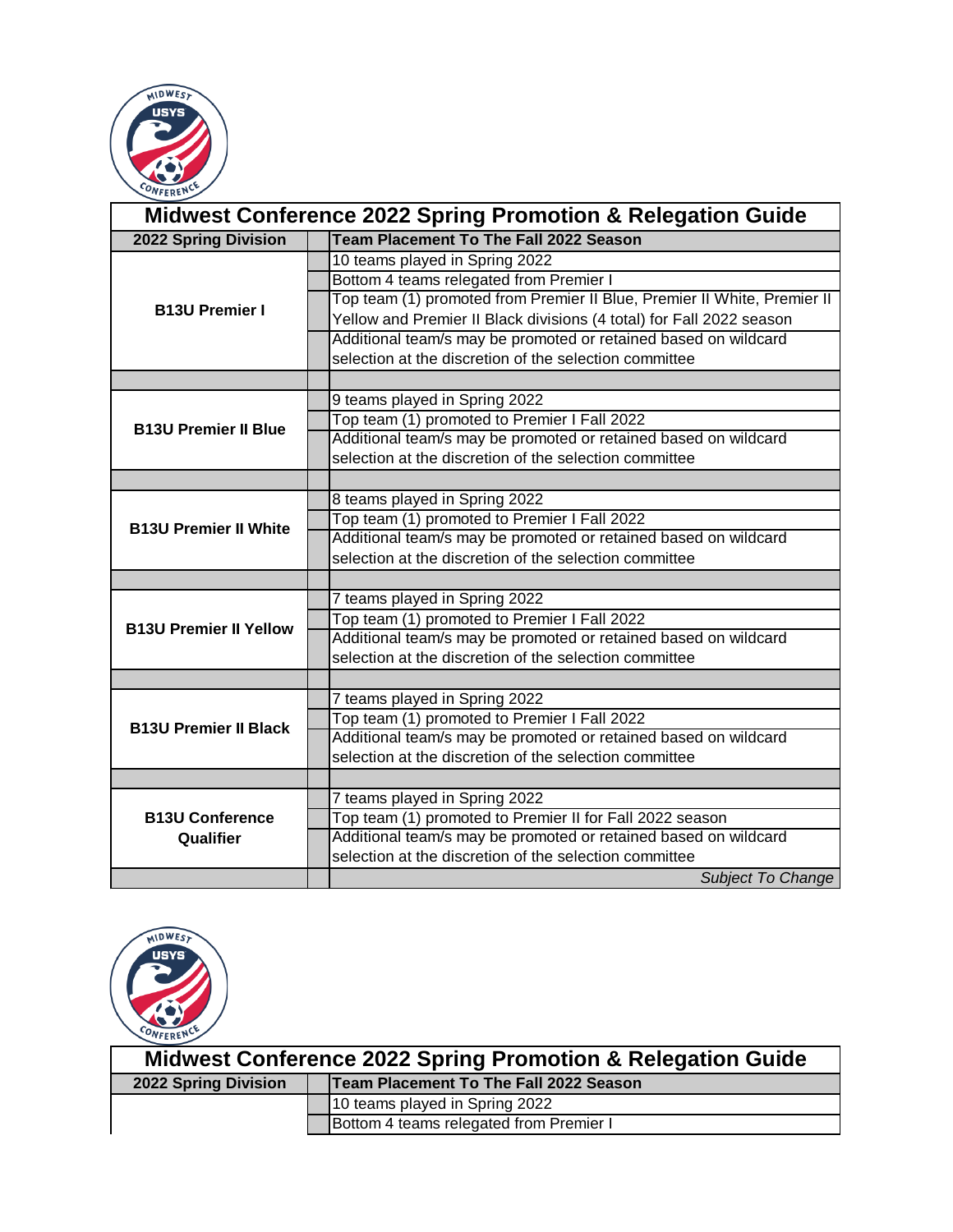| <b>G13U Premier I</b>         | Top team (1) promoted from Premier II Blue, Premier II White, Premier II |
|-------------------------------|--------------------------------------------------------------------------|
|                               | Yellow and Premier II Black divisions (4 total) for Fall 2022 season     |
|                               | Additional team/s may be promoted or retained based on wildcard          |
|                               | selection at the discretion of the selection committee                   |
|                               |                                                                          |
|                               | 8 teams played in Spring 2022                                            |
| <b>G13U Premier II Blue</b>   | Top team (1) promoted to Premier I Fall 2022                             |
|                               | Additional team/s may be promoted or retained based on wildcard          |
|                               | selection at the discretion of the selection committee                   |
|                               |                                                                          |
|                               | 8 teams played in Spring 2022                                            |
| <b>G13U Premier II White</b>  | Top team (1) promoted to Premier I Fall 2022                             |
|                               | Additional team/s may be promoted or retained based on wildcard          |
|                               | selection at the discretion of the selection committee                   |
|                               |                                                                          |
|                               | 7 teams played in Spring 2022                                            |
| <b>G13U Premier II Yellow</b> | Top team (1) promoted to Premier I Fall 2022                             |
|                               | Additional team/s may be promoted or retained based on wildcard          |
|                               | selection at the discretion of the selection committee                   |
|                               |                                                                          |
|                               | 7 teams played in Spring 2022                                            |
| <b>G13U Premier II Black</b>  | Top team (1) promoted to Premier I Fall 2022                             |
|                               | Additional team/s may be promoted or retained based on wildcard          |
|                               | selection at the discretion of the selection committee                   |
|                               | <b>Subject To Change</b>                                                 |



|                              | <b>Midwest Conference 2022 Spring Promotion &amp; Relegation Guide</b> |                                                                                                                                                    |  |
|------------------------------|------------------------------------------------------------------------|----------------------------------------------------------------------------------------------------------------------------------------------------|--|
| <b>2022 Spring Division</b>  |                                                                        | <b>Team Placement To The Spring 2023 Season</b>                                                                                                    |  |
|                              |                                                                        | 9 teams played in Spring 2022                                                                                                                      |  |
|                              |                                                                        | Bottom 4 teams relegated from Premier I                                                                                                            |  |
| <b>B14U Premier I</b>        |                                                                        | Top team (1) promoted from Premier II Blue, Premier II White, Premier II<br>Yellow and Premier II Black divisions (4 total) for Spring 2023 season |  |
|                              |                                                                        | Additional team/s may be promoted or retained based on wildcard<br>selection at the discretion of the selection committee                          |  |
|                              |                                                                        |                                                                                                                                                    |  |
|                              |                                                                        | 8 teams played in Spring 2022                                                                                                                      |  |
| <b>B14U Premier II Blue</b>  |                                                                        | Top team (1) promoted to Premier I for Spring 2023 Season                                                                                          |  |
|                              |                                                                        | Additional team/s may be promoted or retained based on wildcard                                                                                    |  |
|                              |                                                                        | selection at the discretion of the selection committee                                                                                             |  |
|                              |                                                                        |                                                                                                                                                    |  |
|                              |                                                                        | 7 teams played in Spring 2022                                                                                                                      |  |
| <b>B14U Premier II White</b> |                                                                        | Top team (1) promoted to Premier I for Spring 2023 Season                                                                                          |  |
|                              |                                                                        | Additional team/s may be promoted or retained based on wildcard                                                                                    |  |
|                              |                                                                        | selection at the discretion of the selection committee                                                                                             |  |
|                              |                                                                        |                                                                                                                                                    |  |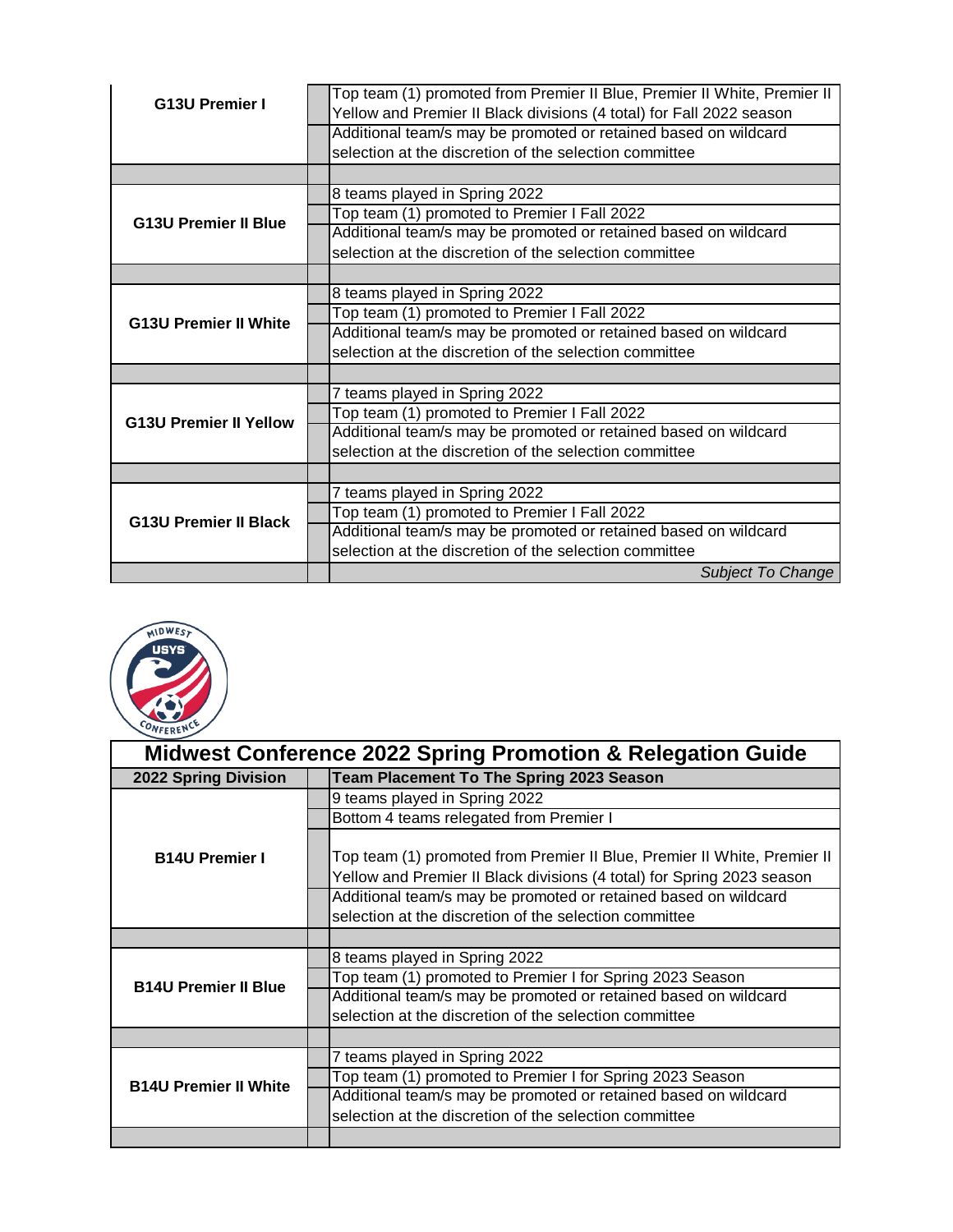| <b>B14U Premier II Yellow</b>       | 7 teams played in Spring 2022                                   |
|-------------------------------------|-----------------------------------------------------------------|
|                                     | Top team (1) promoted to Premier I for Spring 2023 Season       |
|                                     | Additional team/s may be promoted or retained based on wildcard |
|                                     | selection at the discretion of the selection committee          |
|                                     |                                                                 |
|                                     | 7 teams played in Spring 2022                                   |
| <b>B14U Premier II Black</b>        | Top team (1) promoted to Premier I for Spring 2023 Season       |
|                                     | Additional team/s may be promoted or retained based on wildcard |
|                                     | selection at the discretion of the selection committee          |
|                                     |                                                                 |
|                                     | 8 teams played in Spring 2022                                   |
| <b>B14U Conference</b><br>Qualifier | Top team (1) promoted to Premier II for Spring 2023 Season      |
|                                     | Additional team/s may be promoted or retained based on wildcard |
|                                     | selection at the discretion of the selection committee          |
|                                     | Subject To Change                                               |



| <b>Midwest Conference 2022 Spring Promotion &amp; Relegation Guide</b> |                                                                          |  |
|------------------------------------------------------------------------|--------------------------------------------------------------------------|--|
| 2022 Spring Division                                                   | <b>Team Placement To The Spring 2023 Season</b>                          |  |
|                                                                        | 10 teams played in Spring 2022                                           |  |
|                                                                        | Bottom 4 teams relegated from Premier I                                  |  |
| <b>G14U Premier I</b>                                                  | Top team (1) promoted from Premier II Blue, Premier II White, Premier II |  |
|                                                                        | Yellow and Premier II Black divisions (4 total) for Fall 2022 season     |  |
|                                                                        | Additional team/s may be promoted or retained based on wildcard          |  |
|                                                                        | selection at the discretion of the selection committee                   |  |
|                                                                        |                                                                          |  |
|                                                                        | 9 teams played in Spring 2022                                            |  |
| <b>G14U Premier II Blue</b>                                            | Top team (1) promoted to Premier I for Fall 2022 Season                  |  |
|                                                                        | Additional team/s may be promoted or retained based on wildcard          |  |
|                                                                        | selection at the discretion of the selection committee                   |  |
|                                                                        |                                                                          |  |
|                                                                        | 8 teams played in Spring 2022                                            |  |
| <b>G14U Premier II White</b>                                           | Top team (1) promoted to Premier I for Fall 2022 Season                  |  |
|                                                                        | Additional team/s may be promoted or retained based on wildcard          |  |
|                                                                        | selection at the discretion of the selection committee                   |  |
|                                                                        |                                                                          |  |
|                                                                        | 8 teams played in Spring 2022                                            |  |
| <b>G14U Premier II Yellow</b>                                          | Top team (1) promoted to Premier I for Fall 2022 Season                  |  |
|                                                                        | Additional team/s may be promoted or retained based on wildcard          |  |
|                                                                        | selection at the discretion of the selection committee                   |  |
|                                                                        |                                                                          |  |
|                                                                        | 8 teams played in Spring 2022                                            |  |
| <b>G14U Premier II Black</b>                                           | Top team (1) promoted to Premier I for Fall 2022 Season                  |  |
|                                                                        | Additional team/s may be promoted or retained based on wildcard          |  |
|                                                                        | selection at the discretion of the selection committee                   |  |
|                                                                        |                                                                          |  |
|                                                                        | 9 teams played in Spring 2022                                            |  |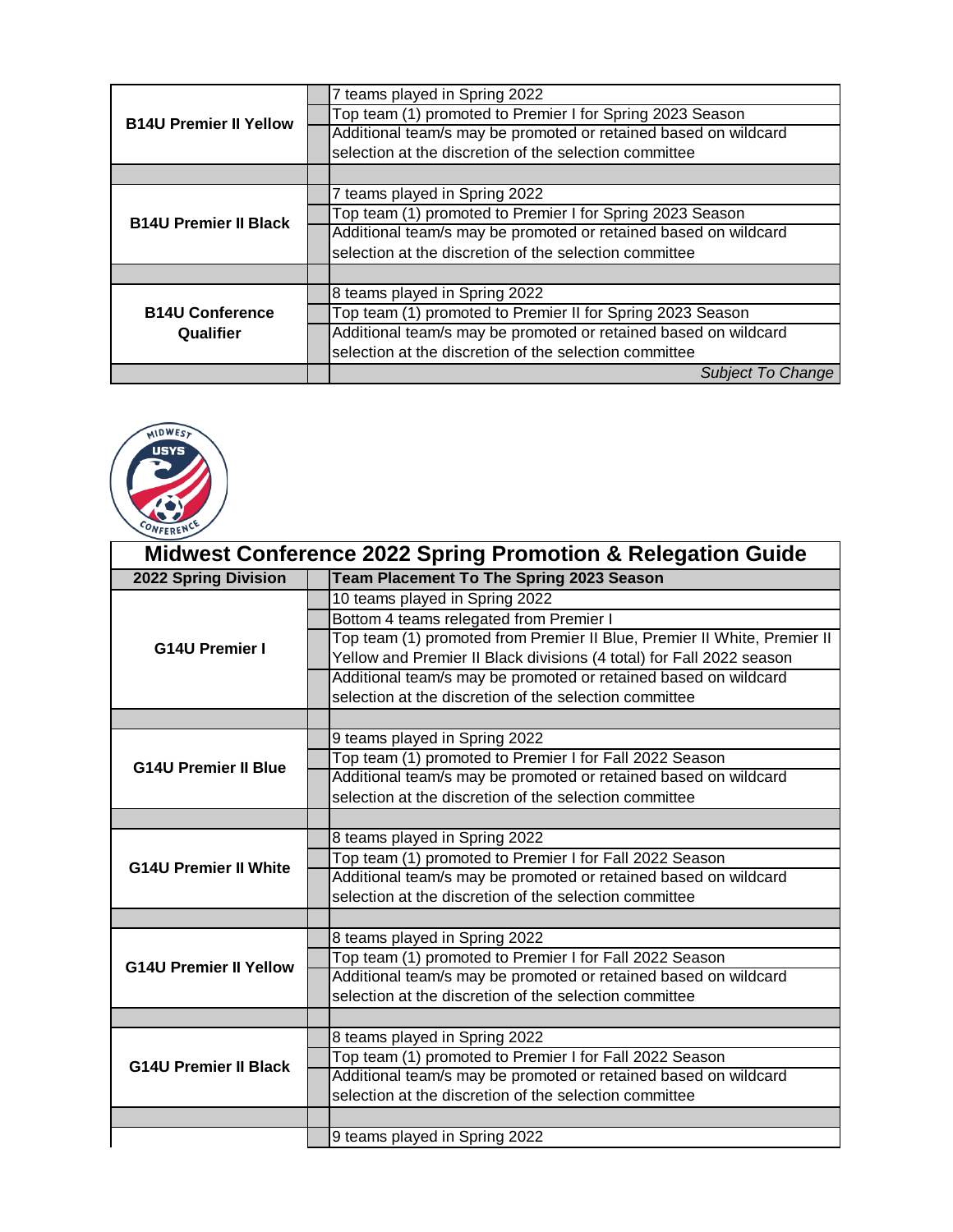| <b>G14U Conference</b> | Top team (1) promoted to Premier II for Fall 2022 Season        |
|------------------------|-----------------------------------------------------------------|
| Qualifier              | Additional team/s may be promoted or retained based on wildcard |
|                        | Selection at the discretion of the selection committee          |
|                        | Subject To Change                                               |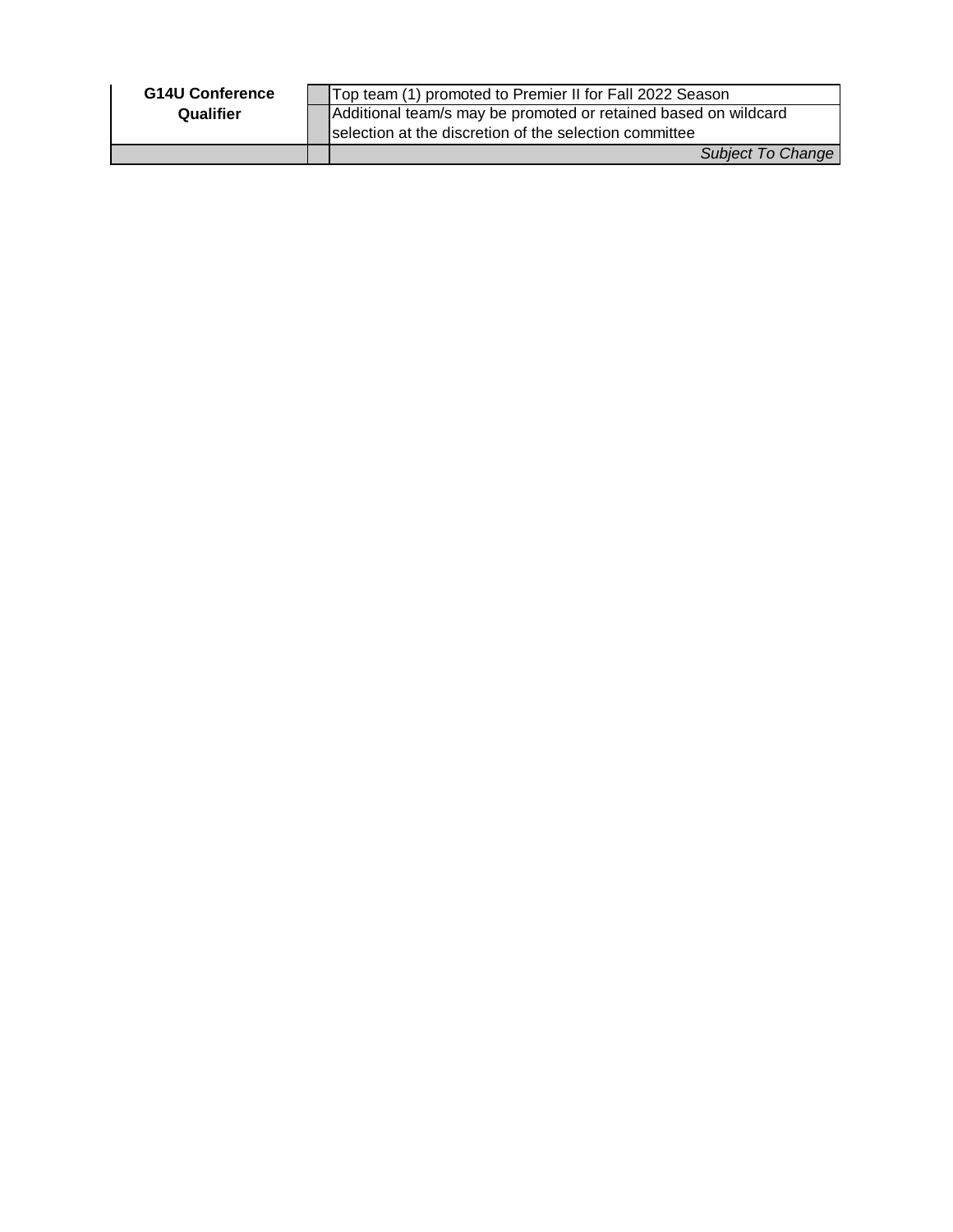

|                               | <b>Midwest Conference 2022 Spring Promotion &amp; Relegation Guide</b>                                                                                                                                                |
|-------------------------------|-----------------------------------------------------------------------------------------------------------------------------------------------------------------------------------------------------------------------|
| 2022 Spring Division          | <b>Team Placement To The Spring 2023 Season</b>                                                                                                                                                                       |
|                               | 8 teams played in Spring 2022                                                                                                                                                                                         |
|                               | Bottom 4 teams relegated from Premier I                                                                                                                                                                               |
| <b>B15U Premier I</b>         | Top team (1) promoted from Premier II Blue, Premier II White, Premier II<br>Yellow and Premier II Black divisions (4 total) for Spring 2023 season<br>Additional team/s may be promoted or retained based on wildcard |
|                               | selection at the discretion of the selection committee                                                                                                                                                                |
|                               |                                                                                                                                                                                                                       |
|                               | 7 teams played in Spring 2022                                                                                                                                                                                         |
|                               | Top team (1) promoted to Premier I for Spring 2023 Season                                                                                                                                                             |
| <b>B15U Premier II Blue</b>   | Additional team/s may be promoted or retained based on wildcard                                                                                                                                                       |
|                               | selection at the discretion of the selection committee                                                                                                                                                                |
|                               |                                                                                                                                                                                                                       |
|                               | 7 teams played in Spring 2022                                                                                                                                                                                         |
|                               | Top team (1) promoted to Premier I for Spring 2023 Season                                                                                                                                                             |
| <b>B15U Premier II White</b>  | Additional team/s may be promoted or retained based on wildcard                                                                                                                                                       |
|                               | selection at the discretion of the selection committee                                                                                                                                                                |
|                               |                                                                                                                                                                                                                       |
|                               | 7 teams played in Spring 2022                                                                                                                                                                                         |
| <b>B15U Premier II Yellow</b> | Top team (1) promoted to Premier I for Spring 2023 Season                                                                                                                                                             |
|                               | Additional team/s may be promoted or retained based on wildcard                                                                                                                                                       |
|                               | selection at the discretion of the selection committee                                                                                                                                                                |
|                               |                                                                                                                                                                                                                       |
|                               | 6 teams played in Spring 2022                                                                                                                                                                                         |
| <b>B15U Premier II Black</b>  | Top team (1) promoted to Premier I for Spring 2023 Season                                                                                                                                                             |
|                               | Additional team/s may be promoted or retained based on wildcard                                                                                                                                                       |
|                               | selection at the discretion of the selection committee                                                                                                                                                                |
|                               |                                                                                                                                                                                                                       |
|                               | 6 teams played in Spring 2022                                                                                                                                                                                         |
| <b>B15U Conference</b>        | Top team (1) promoted to Premier II for Spring 2023 Season                                                                                                                                                            |
| Qualifier                     | Additional team/s may be promoted or retained based on wildcard                                                                                                                                                       |
|                               | selection at the discretion of the selection committee                                                                                                                                                                |
|                               | <b>Subject To Change</b>                                                                                                                                                                                              |



**2022 Spring Division | Team Placement To The Spring 2023 Season Midwest Conference 2022 Spring Promotion & Relegation Guide**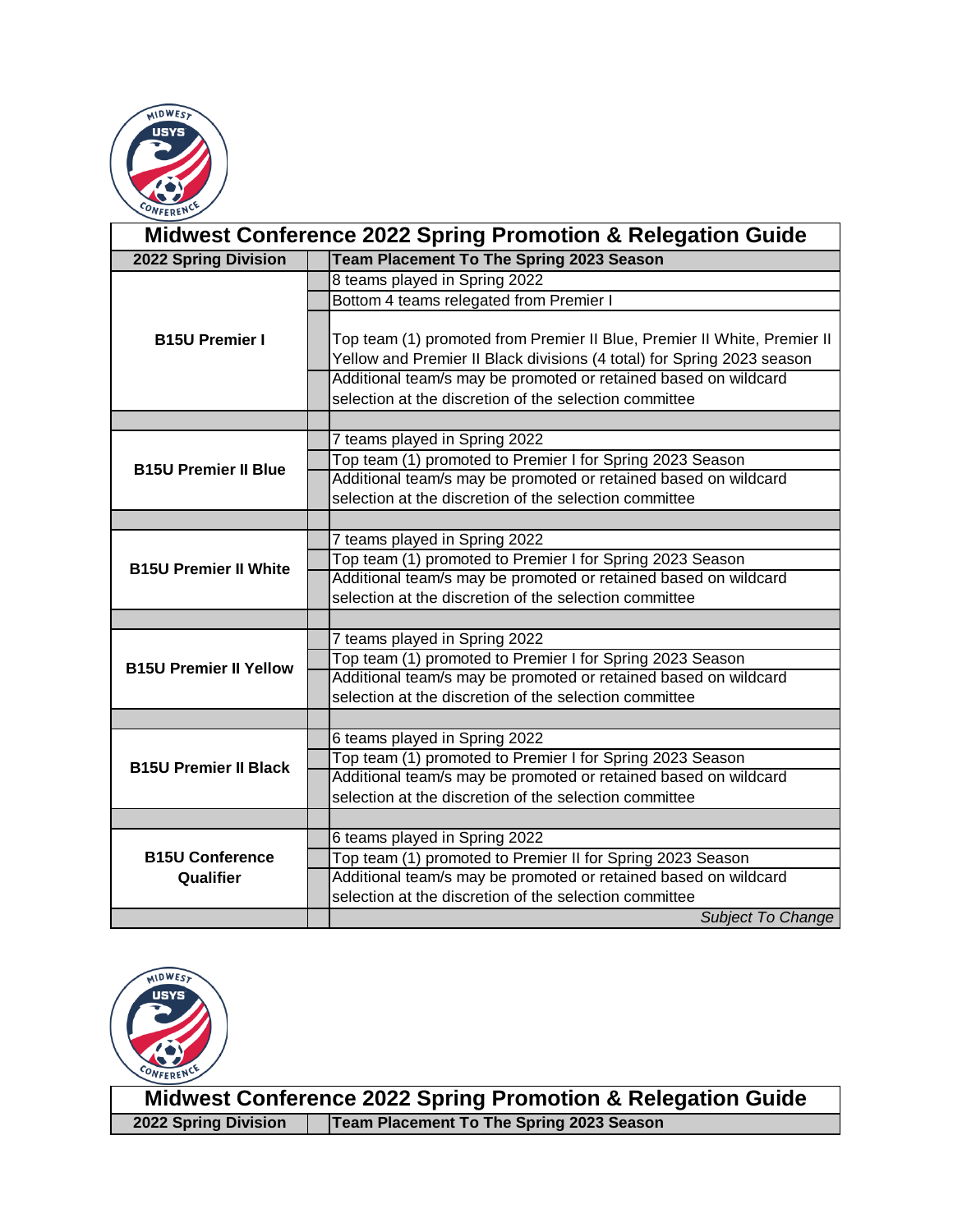|                               | 8 teams played in Spring 2022                                            |
|-------------------------------|--------------------------------------------------------------------------|
|                               | Bottom 4 teams relegated from Premier I                                  |
|                               |                                                                          |
| <b>B16U Premier I</b>         | Top team (1) promoted from Premier II Blue, Premier II White, Premier II |
|                               | Yellow and Premier II Black divisions (4 total) for Spring 2023 season   |
|                               | Additional team/s may be promoted or retained based on wildcard          |
|                               |                                                                          |
|                               | selection at the discretion of the selection committee                   |
|                               |                                                                          |
|                               | 8 teams played in Spring 2022                                            |
| <b>B16U Premier II Blue</b>   | Top team (1) promoted to Premier I for Spring 2023 Season                |
|                               | Additional team/s may be promoted or retained based on wildcard          |
|                               | selection at the discretion of the selection committee                   |
|                               |                                                                          |
|                               | 8 teams played in Spring 2022                                            |
| <b>B16U Premier II White</b>  | Top team (1) promoted to Premier I for Spring 2023 Season                |
|                               | Additional team/s may be promoted or retained based on wildcard          |
|                               | selection at the discretion of the selection committee                   |
|                               |                                                                          |
|                               | 8 teams played in Spring 2022                                            |
| <b>B16U Premier II Yellow</b> | Top team (1) promoted to Premier I for Spring 2023 Season                |
|                               | Additional team/s may be promoted or retained based on wildcard          |
|                               | selection at the discretion of the selection committee                   |
|                               |                                                                          |
|                               | 8 teams played in Spring 2022                                            |
| <b>B16U Premier II Black</b>  | Top team (1) promoted to Premier I for Spring 2023 Season                |
|                               | Additional team/s may be promoted or retained based on wildcard          |
|                               | selection at the discretion of the selection committee                   |
|                               |                                                                          |
|                               | 8 teams played in Spring 2022                                            |
| <b>B16U Conference</b>        | Top team (1) promoted to Premier II for Spring 2023 Season               |
| Qualifier                     | Additional team/s may be promoted or retained based on wildcard          |
|                               | selection at the discretion of the selection committee                   |
|                               | <b>Subject To Change</b>                                                 |



| <b>Midwest Conference 2022 Spring Promotion &amp; Relegation Guide</b> |  |                                                                  |
|------------------------------------------------------------------------|--|------------------------------------------------------------------|
| <b>2022 Spring Division</b>                                            |  | <b>Team Placement To The Spring 2023 Season</b>                  |
|                                                                        |  | 8 teams played in Spring 2022                                    |
|                                                                        |  | Bottom 4 teams relegated from Premier I                          |
| <b>B17U Premier I</b>                                                  |  | Top team (1) promoted from Premier II Blue, Premier II White and |
|                                                                        |  | Premier II Yellow (3 total) for Spring 2023 season               |
|                                                                        |  | Additional team/s may be promoted or retained based on wildcard  |
|                                                                        |  | selection at the discretion of the selection committee           |
|                                                                        |  |                                                                  |
|                                                                        |  | 8 teams played in Spring 2022                                    |
| <b>711 Dramier II Rlug</b>                                             |  | Top team (1) promoted to Premier I for Spring 2023 Season        |
|                                                                        |  |                                                                  |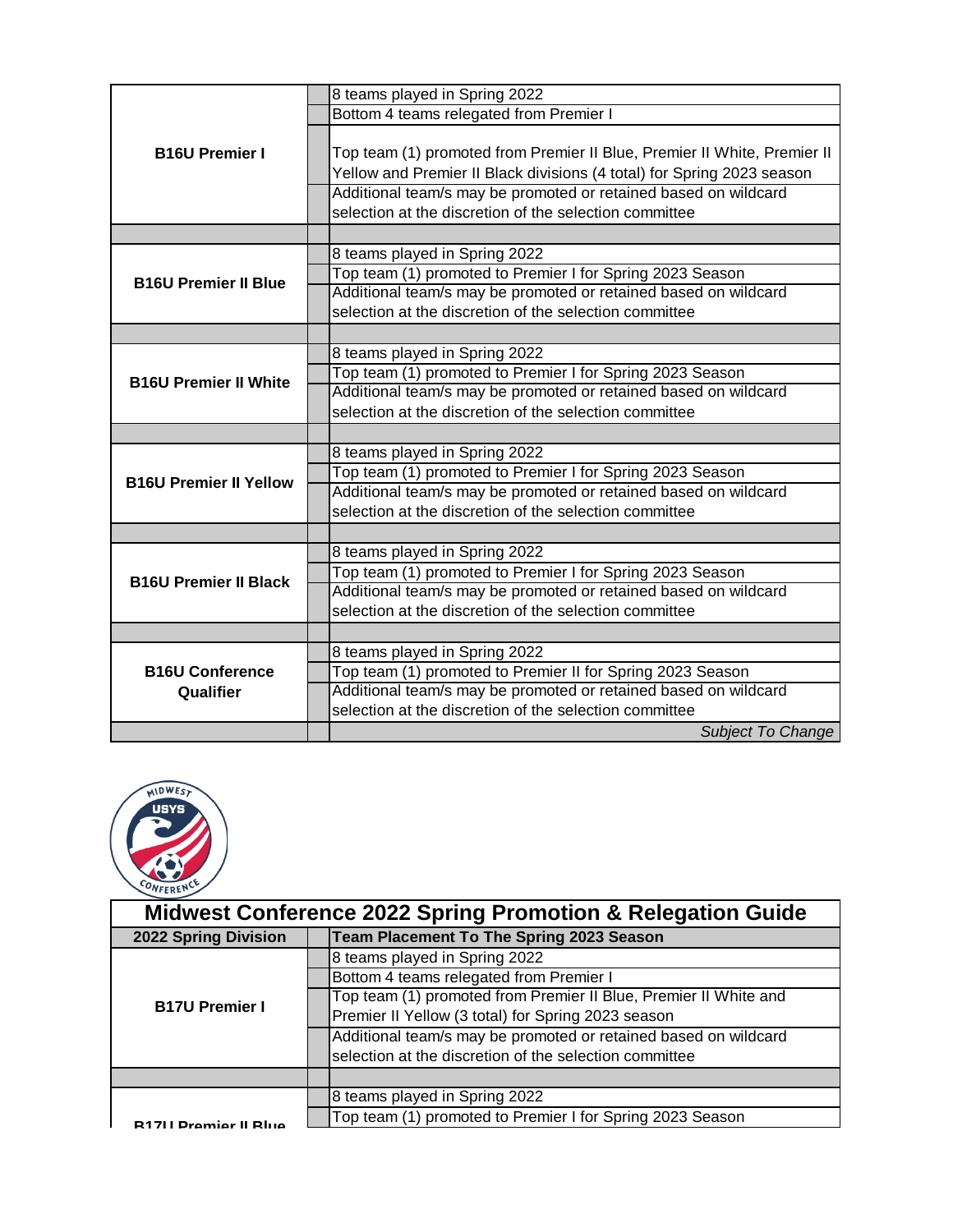|                               | Additional team/s may be promoted or retained based on wildcard<br>selection at the discretion of the selection committee |
|-------------------------------|---------------------------------------------------------------------------------------------------------------------------|
|                               |                                                                                                                           |
|                               | 8 teams played in Spring 2022                                                                                             |
| <b>B17U Premier II White</b>  | Top team (1) promoted to Premier I for Spring 2023 Season                                                                 |
|                               | Additional team/s may be promoted or retained based on wildcard                                                           |
|                               | selection at the discretion of the selection committee                                                                    |
|                               |                                                                                                                           |
|                               | 8 teams played in Spring 2022                                                                                             |
| <b>B17U Premier II Yellow</b> | Top team (1) promoted to Premier I for Spring 2023 Season                                                                 |
|                               | Additional team/s may be promoted or retained based on wildcard                                                           |
|                               | selection at the discretion of the selection committee                                                                    |
|                               |                                                                                                                           |
|                               | 7 teams played in Spring 2022                                                                                             |